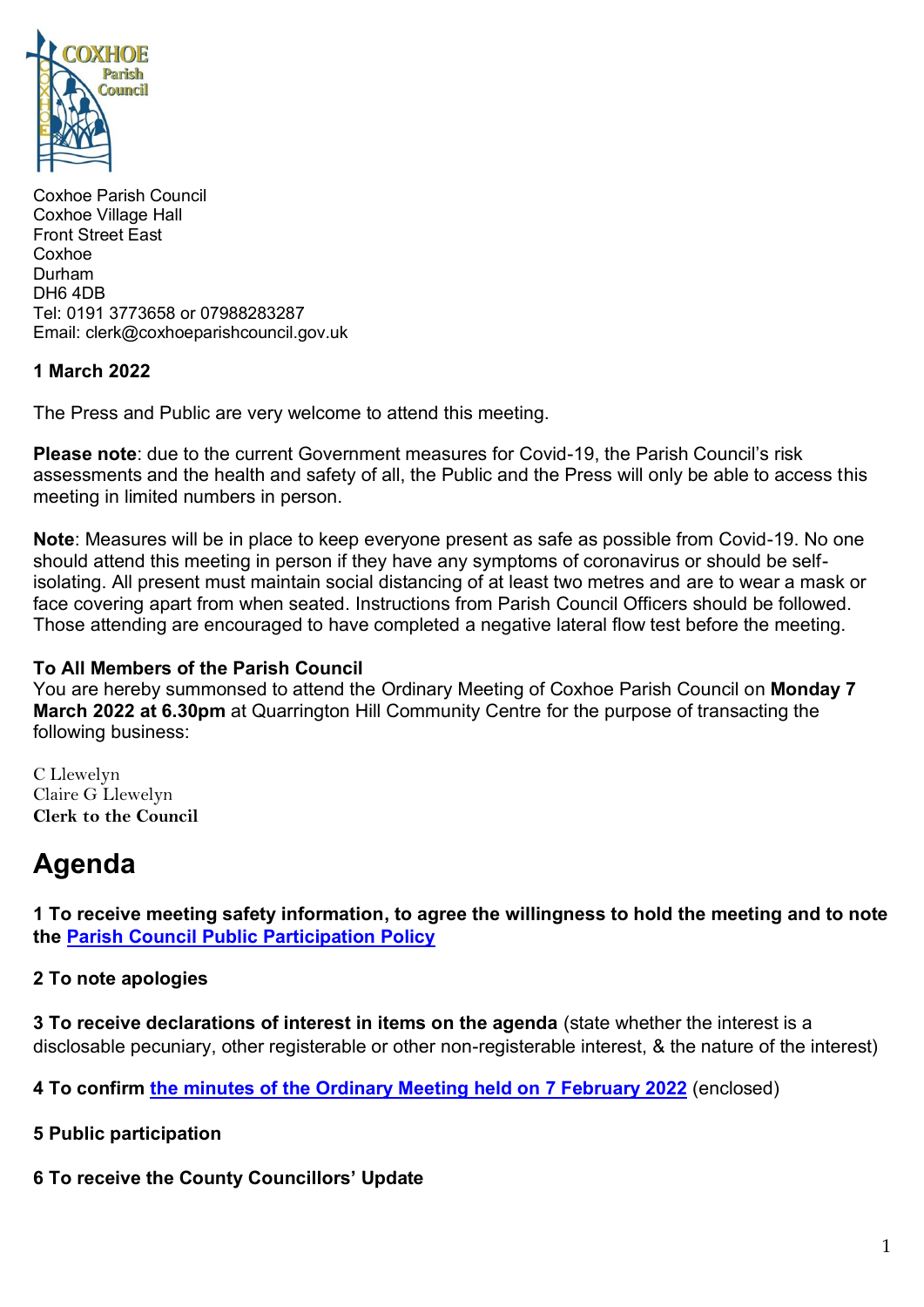## **7 To receive Councillors' reports of attendance at meetings and events on behalf of the Parish Council**

## **8 To review the structure of Committees and their Terms of Reference** (enclosed)

- a) To agree Committees' structure and meetings, and dates until March 2023
- b) To agree Terms of Reference for all Parish Council Committees

## **9 To consider financial matters** (reports to follow)

- a) Finance Report, Bank Reconciliation and Payment Schedule
- b) Employer costs for February 2022
- c) Budget 2021 to 2022 and 2022 to 2023
- d) Five year forward budget

## **10 To agree the Parish Council's main Risk Assessment including financial risk assessment** (to follow)

## **11 To approve Parish Council Insurance provision for 2022 to 2023 or 2022 to 2025** (to follow)

## **12 To approve the Asset Register restated at March 2022** (to follow)

## **13 To consider and approve Parish Council Policies** (to follow)

- a) Subject Access Request Policy
- b) Attending and Reporting Meetings Policy
- c) Public Participation Policy
- d) To consider approval of a Policy on use of Parish Council land
- e) Code of Conduct

## **14 To consider the Local Council Award Scheme** (to follow)

## **15 Clerk's Report** (enclosed)

- a) To consider matters raised by residents
- b) To note training undertaken
- c) To note and approve Chronicle advertising and information charges
- d) To consider use of Parish Council noticeboards by other organisations
- e) To receive a report on Subject Access Requests since March 2020
- f) To consider the remaining Covid-19 response funding
- g) To note activity undertaken and the Clerk's priorities

# **16 To note Parish Council Youth Provision Report** (enclosed)

## **17 Planning, Correspondence and Consultations Report** (to follow)

- a) To consider any response to the County Council regarding planning applications
- 1. [DM/22/00222/TPO](https://publicaccess.durham.gov.uk/online-applications/applicationDetails.do?activeTab=summary&keyVal=R6BQ5TGD0GO00) Lamorna, Station Road, Coxhoe, DH6 4AS

2. To consider any planning applications received after the agenda was issued to be dealt with by the Clerk using delegated authority